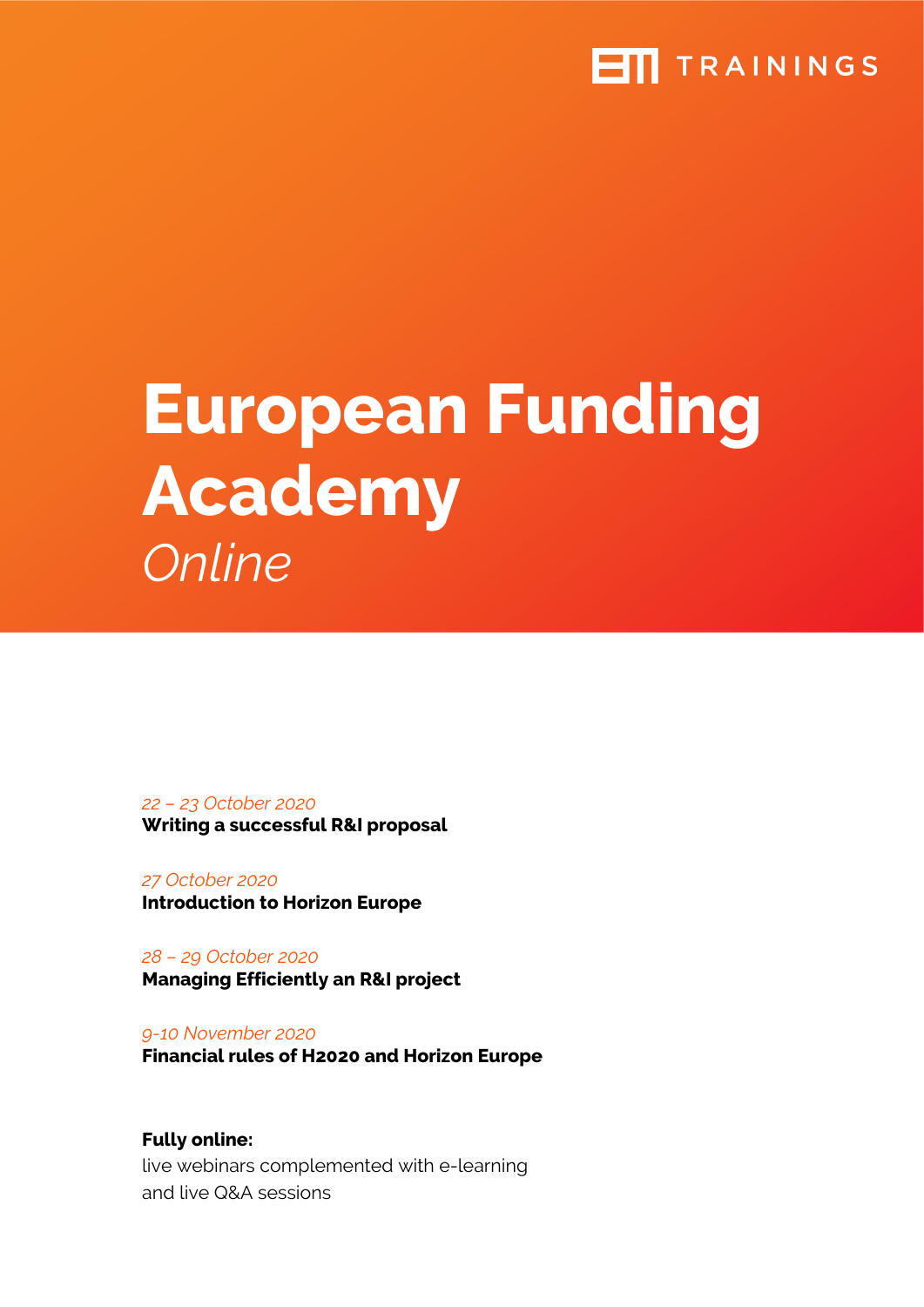

## Writing a successful R&I proposal

*22 – 23 October 2020*

#### **Mandatory module before the course**

Are you completely new to proposal writing under H2020?

Don't worry, all participants will have the opportunity to prepare and get ready well in advance with our brand-new **Course 0.** This introductory course, in e-learning format, will help you refresh your knowledge or learn some basic information on Horizon 2020 proposal development if you are a newbie in this field.

#### **Course 0: Introduction to Proposal Development under H2020**

- Work programmes, calls and topics budgets, deadlines, submission processes
- General principles and features of H2020 proposals understanding and fitting appropriately to the EU R&I context with an outlook to Horizon Europe
- Types of actions (RIA, IA, CSA) and TRLs positioning your proposal effectively
- First steps of proposal preparation: Identifying the right call, Call analysis, proposal abstract, background research, consortium building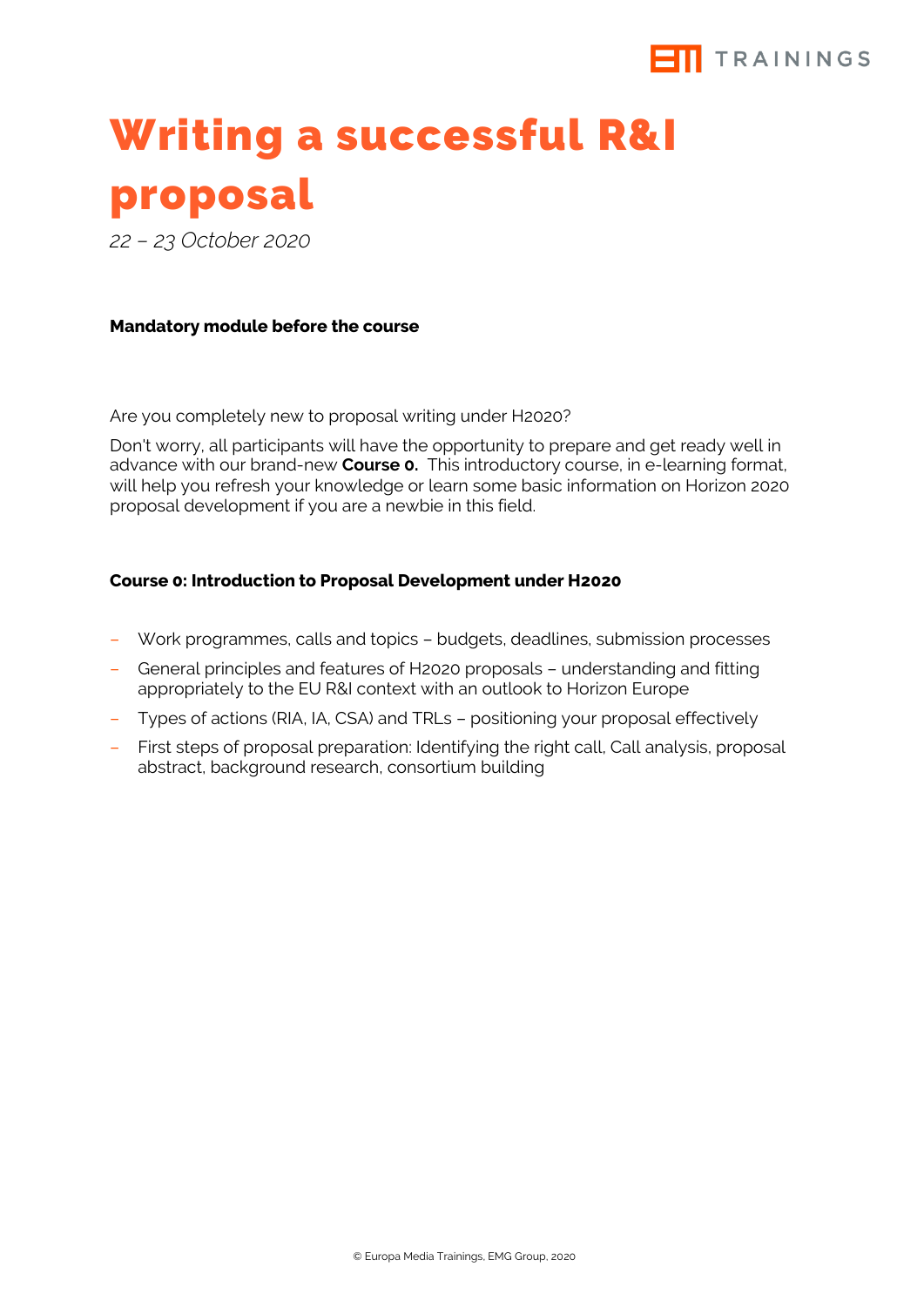

*Day 1*

| $08:45 - 09:00$ | <b>Accessing the webinar room</b> |  |  |
|-----------------|-----------------------------------|--|--|
|                 |                                   |  |  |

#### **09:00 – 09:15 Event opening and introduction to the course**

#### **09:15 – 09:45 Lessons learnt during Proposal Development under H2020 with an outlook to Horizon Europe**

- **•** What can go wrong during proposal development? How to avoid and handle problems.
- **•** Hearing the experiences of the participants bring your own story!
- **•** Key changes in Horizon Europe starting with your mindset

#### 09:45 – 10:00 Coffee Break

#### **10:00 – 11:30 From idea to H2020 proposal – A hands-on approach**

- **•** How to turn your novel idea into a winning concept
- **•** Drafting the Part B of the proposal From call analysis to submission
- **•** Proposal writing section-by-section Examples, tips and templates from section 1.1. until 5.2 of the Part B of the proposal with lessons learned from evaluations (section 2. Impact to be covered on the next day)

**Afternoon** – do the exercises on the e-learning portal at your own speed. 1-hour live Q&A session with the trainers will be held at 14:00. Q&A session link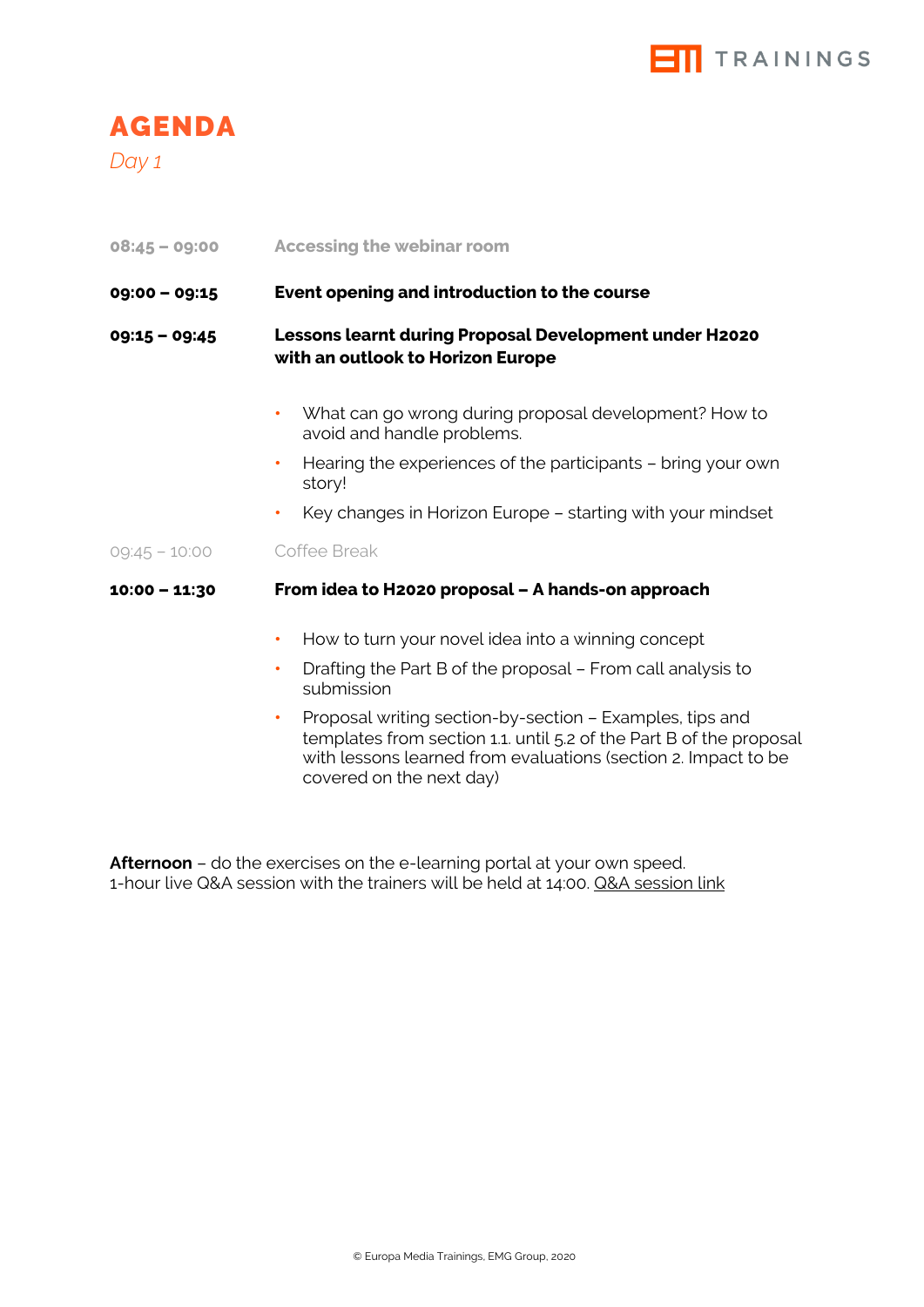

*Day 2*

**09:00 – 09:10 Accessing the webinar room**

#### **09:10 – 10:20 Section 1.4 and 2.1 – Ambition and Expected Impact**

- **•** So, what to include in 1.4 Ambition 1.4 and in 2.1 Expected Impact?
- **•** What innovation can we describe and how?
- **•** Examples of different approaches to addressing the "Expected Impact" of your proposals, lessons learned from evaluations
- **•** Impact in RIAs, IAs and CSAs how to position your innovation from RTD to market uptake, Dos and Don'ts
- **•** Impact indicators and Impact assessment methodologies
- **•** Barriers to achieving the Expected Impact Types of barriers, Barriers vs. Risks

10:20 – 10:35 Coffee Break

#### **10:35 – 12:00 Section 2.2 – Measures to maximise impact**

- **•** How to identify and select the best exploitation, IP and innovation strategy to maximise the potential impact of your H2020 project
- **•** Business plans, market uptake strategies
- **•** Pre-proposal and proposal-stage legal agreements for consortia
- **•** How to tailor an effective dissemination and communication plan to maximise the potential impact of your H2020 project
- **•** Tools, measures, strategies and channels to reach your target group and communicate the right message in the right way
- **•** Knowledge management, Open Access, Open Data
- **•** Dissemination and communication under Ethics and IPR issues

Do the remaining exercises on the e-learning portal at your own speed. 1-hour live Q&A session with the trainers will be held at 14:00. Q&A session link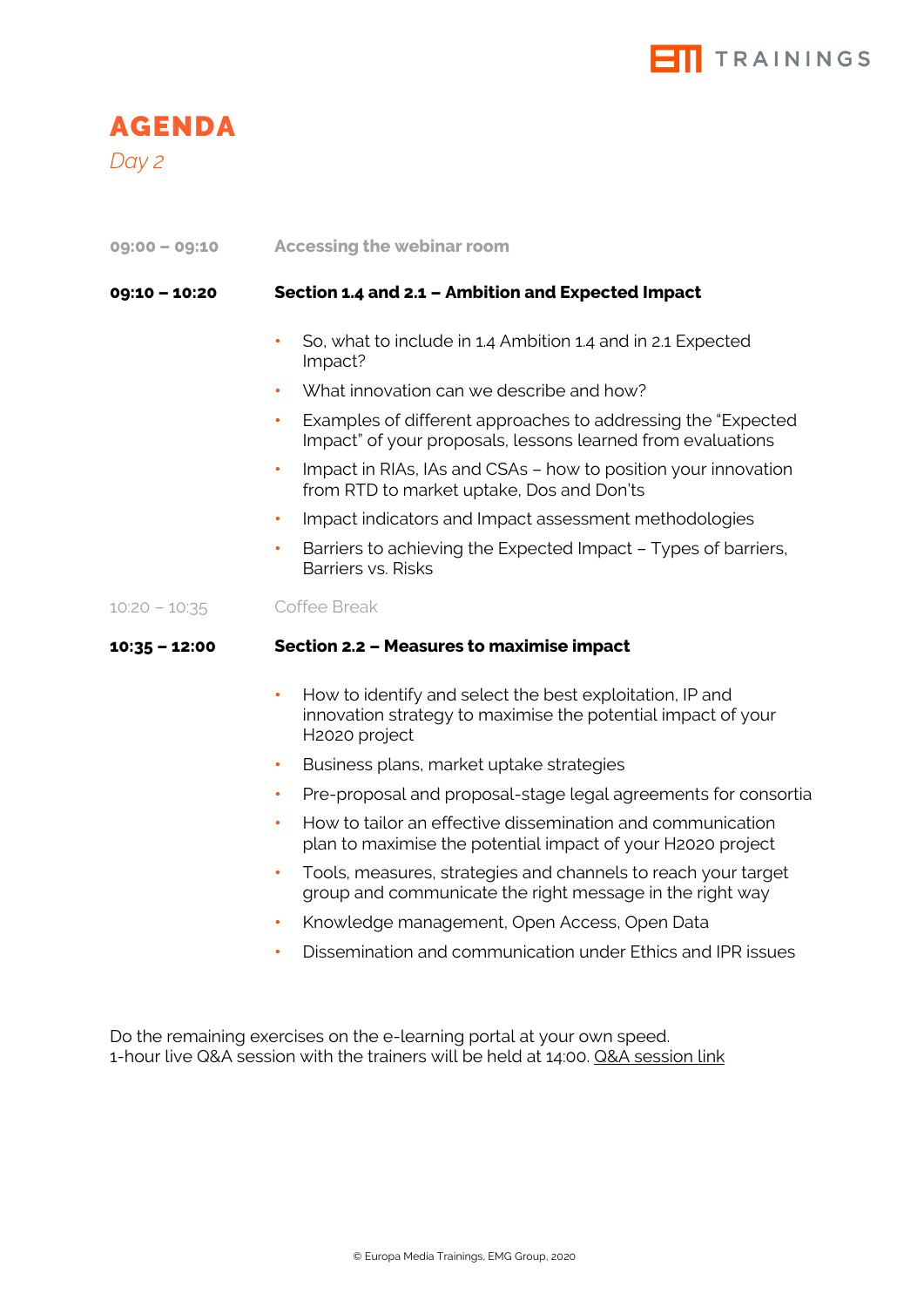

### Introduction to Horizon

### Europe

*27 October 2020*

| AGENDA         |                                                                                                                                                                                                                                                                                                                     |
|----------------|---------------------------------------------------------------------------------------------------------------------------------------------------------------------------------------------------------------------------------------------------------------------------------------------------------------------|
| 1-day course   |                                                                                                                                                                                                                                                                                                                     |
|                | 09:00 - 09:10 Accessing the webinar room                                                                                                                                                                                                                                                                            |
| 09:10 - 10: 30 | <b>Introduction to Horizon Europe</b>                                                                                                                                                                                                                                                                               |
|                | Structure of the programme<br>۰                                                                                                                                                                                                                                                                                     |
|                | What is new - focus on new funding schemes, financing rules<br>٠                                                                                                                                                                                                                                                    |
|                | Let's see the practical perspective on:<br>٠<br>- Sustainable Development Goals - the global agenda<br>- Open Innovation, Open science, Open to the world in Horizon<br>Europe (3Os)<br>- Leadership in innovation and entrepreneurship<br>- R&I missions<br>- Clusters<br>- New partnerships<br>- InvestEU for R&I |
| 10:30 – 11: 30 | <b>Changes in Horizon Europe compared with H2020</b><br>Proposal writing<br>Evaluation<br>$\bullet$<br>Financial issues<br>Reporting<br>٠<br>Audits<br>$\bullet$<br>Impact monitoring<br>٠                                                                                                                          |

#### **11:45 – 12:15 What's next? Preparing for Horizon Europe**

- **•** Timeline
- **•** Lobbying
- **•** Tasks for research managers, grants offices, legal and financial advisers
- **•** Expert Groups to follow/check

Access our learning repository and read more about Horizon Europe and the 2021-2027 EU R&I Funding landscape. You can also complete our quiz and game on the new programme.

1-hour live Q&A session with the trainers will be held at 14:00. Q&A session link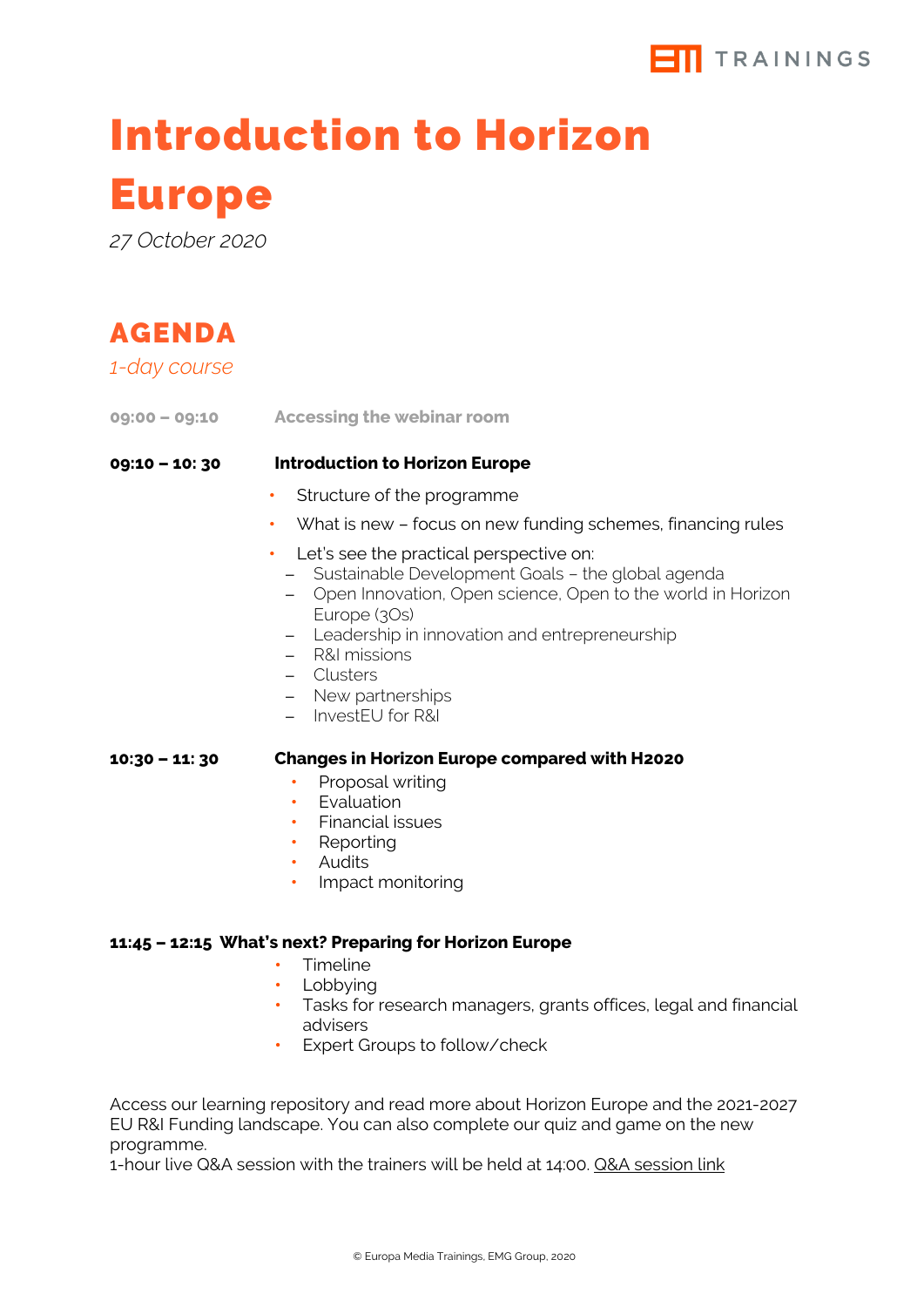

### Managing efficiently an R&I project

*28 – 29 October 2020* 

#### **Mandatory module before the course**

Don't worry; all participants will have the opportunity to prepare and get ready well in advance with this preliminary training chapter**.** This introductory course, in e-learning format, will help you refresh your knowledge on project management and coordination.

#### **How to Coordinate and Manage your R&I Project?**

Learn the tried and tested tools and methodologies from our team: essential project management and coordination tools and tips; dealing with partners; tools that will help to motivate and monitor your team; legal and administrative obligations; possible administrative and technical bottlenecks, legal problems.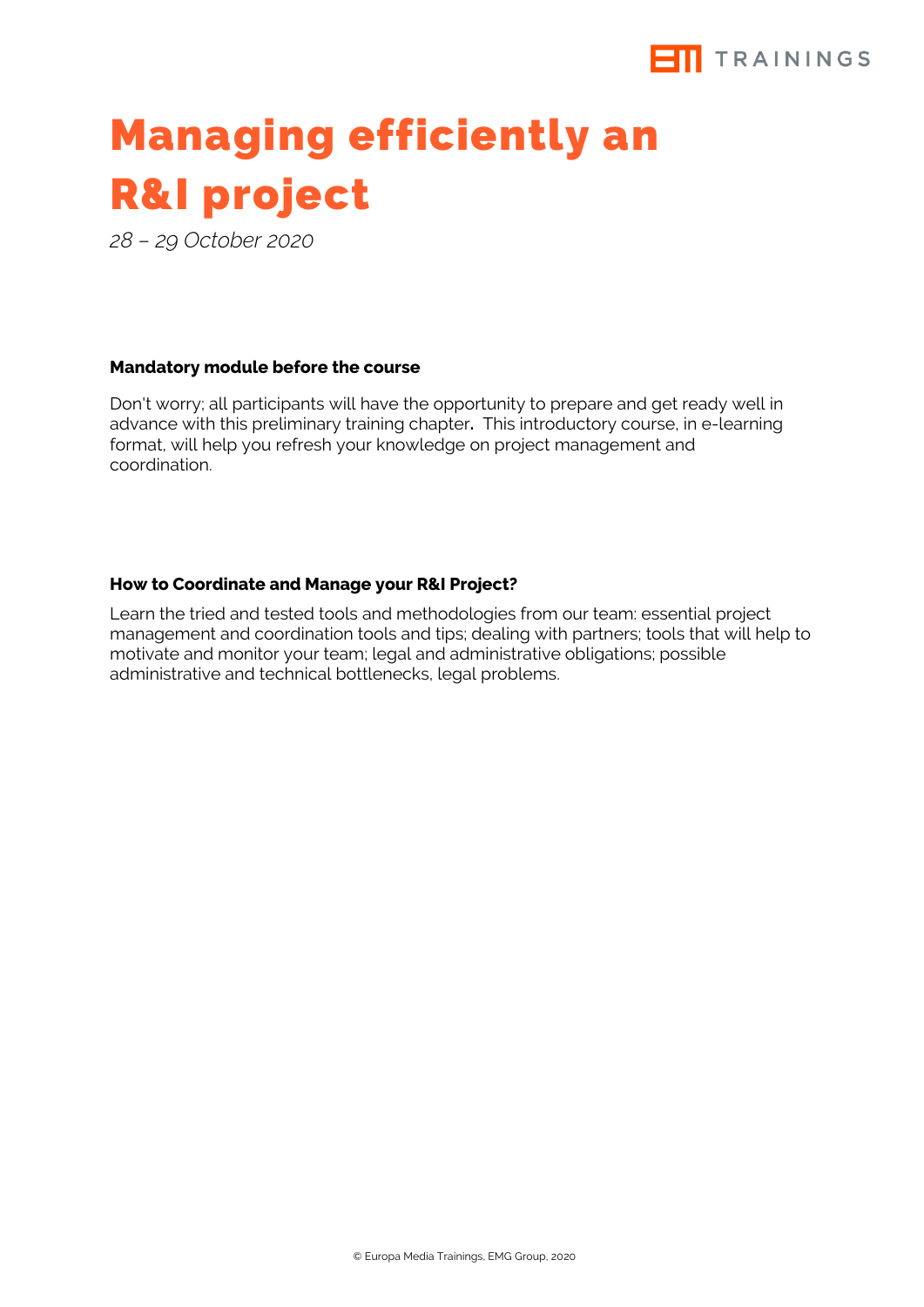

*Day 1*

**08:45 – 09:00 Accessing the webinar room**

#### **09:00 – 09:15 Event opening and introduction to the course**

#### **09:15 – 10:30 Grant Agreement and the Consortium Agreement**

Short introduction to legal agreements. Non-Disclosure Agreements; Letters of Intent; Memoranda of Understanding; Letters of Commitment. Subcontracting and Third-Party Agreements. Grant Agreement – what are the rights and obligations you are committing to? Consortium Agreement: what and how to include; decision making procedures, obligations and rights, financial issues and managing task and budget reallocations. Tips – what to include and how? Amending a Grant Agreement – when and how?

10:30 – 10:45 Coffee Break

#### **10:30 – 11:15 Essential tools and "weapons" of a top-notch coordinator**

Having a good management system supported by clear and practical tools will enable you to efficiently develop your project results. We will show you the most essential tools that we crafted based on our extensive experience with managing projects and various consortiums: Organise a good kick-off meeting; Internal technical and financial report; Budget monitoring; IP management, Data management, assessing the D&C activities of the partners.

11:15– 11:30 Break for a coffee, late breakfast or other

#### **11:30 – 12:00 Communication and Dissemination: Things you wish you had known before the first periodic report.**

What does a communication manager need to effectively support the project activities? How can we set up a good communication plan & make the partners part of it from the beginning? At proposal stage, learn to select the right KPIs and stick to them along the way (unless reviewers change their mind!). Agree with partners how to collect their C&D numbers across the project and avoid last-minute confusion. Let's look at how to fill out the Dissemination table on the EU portal. Be ready for tweaks and changes in the Communication strategy and learn to anticipate reviewers' suggestions.

Do the exercises on the e-learning portal at your own speed. 1-hour live Q&A session with the trainers will be held at 14:00. Q&A session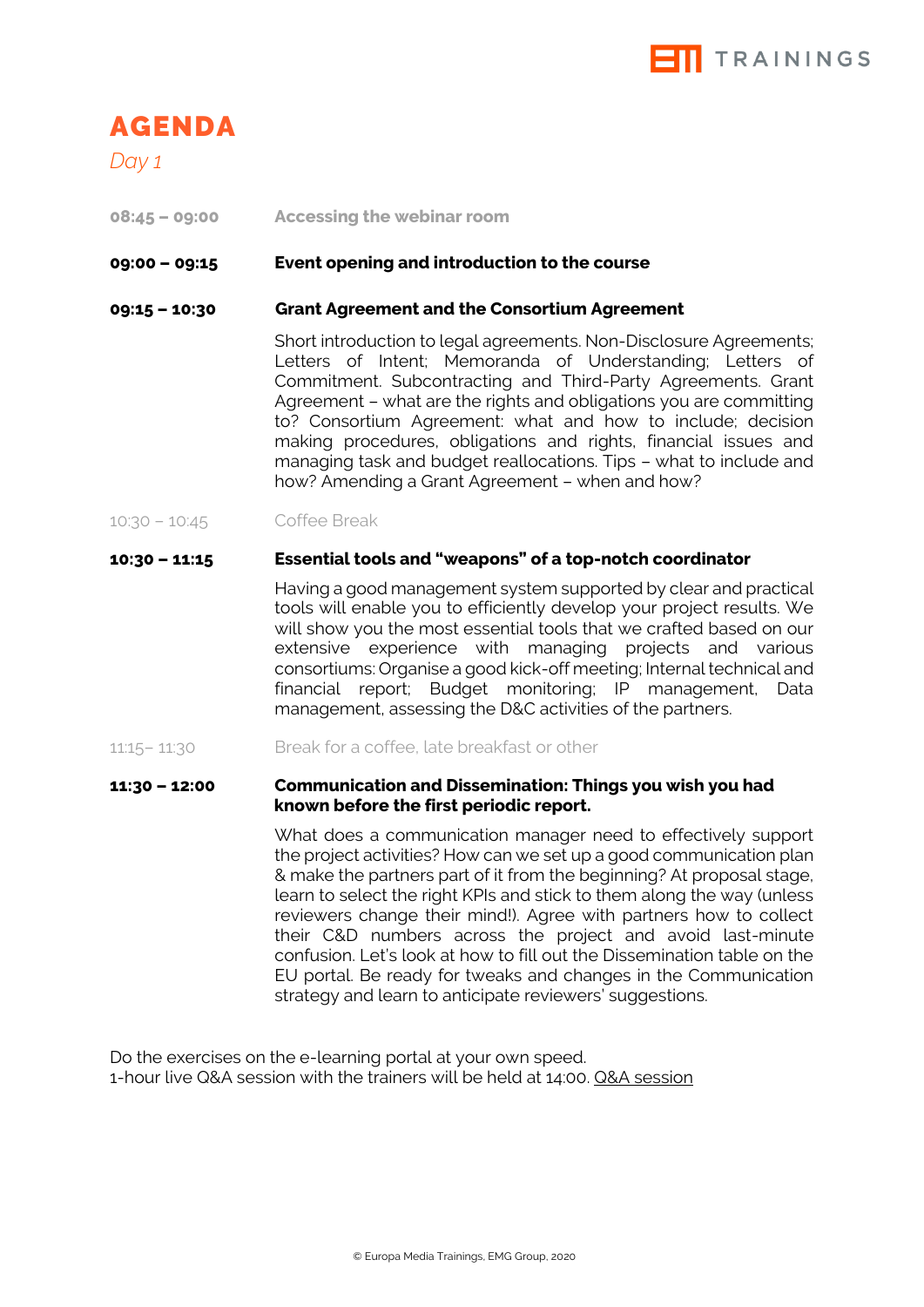

*Day 2*

#### **09:00 – 09:10 Accessing the webinar room**

#### **09:10 – 11:00 Reporting obligations: Continuous reporting, Periodic Report, Final Report, Review meeting and some hints about reporting in Horizon Europe**

In this session, we will introduce the main steps and the responsibilities of the partners in the continuous reporting. We will discuss when and how the internal reporting should be completed to be able to identify "problems". We will explain how to prepare the periodic technical and financial reports: what to and how to report, irregularities and deviation management, internal quality assurance, tips for effective internal management of your partners and their reporting obligations.

EU assessment of the periodic report: typical mistakes in the periodic report. Showcase of a real H2020 periodic report, suspension of the payment letters. In this presentation, we will give you tips on how to be prepared for the review meeting. We close the presentation by sharing some information with you about the reporting obligations in Horizon Europe.

A break will be integrated.

Do the remaining exercises on the e-learning portal at your own speed. 1-hour live Q&A session with the trainers will be held at 14:00. Q&A session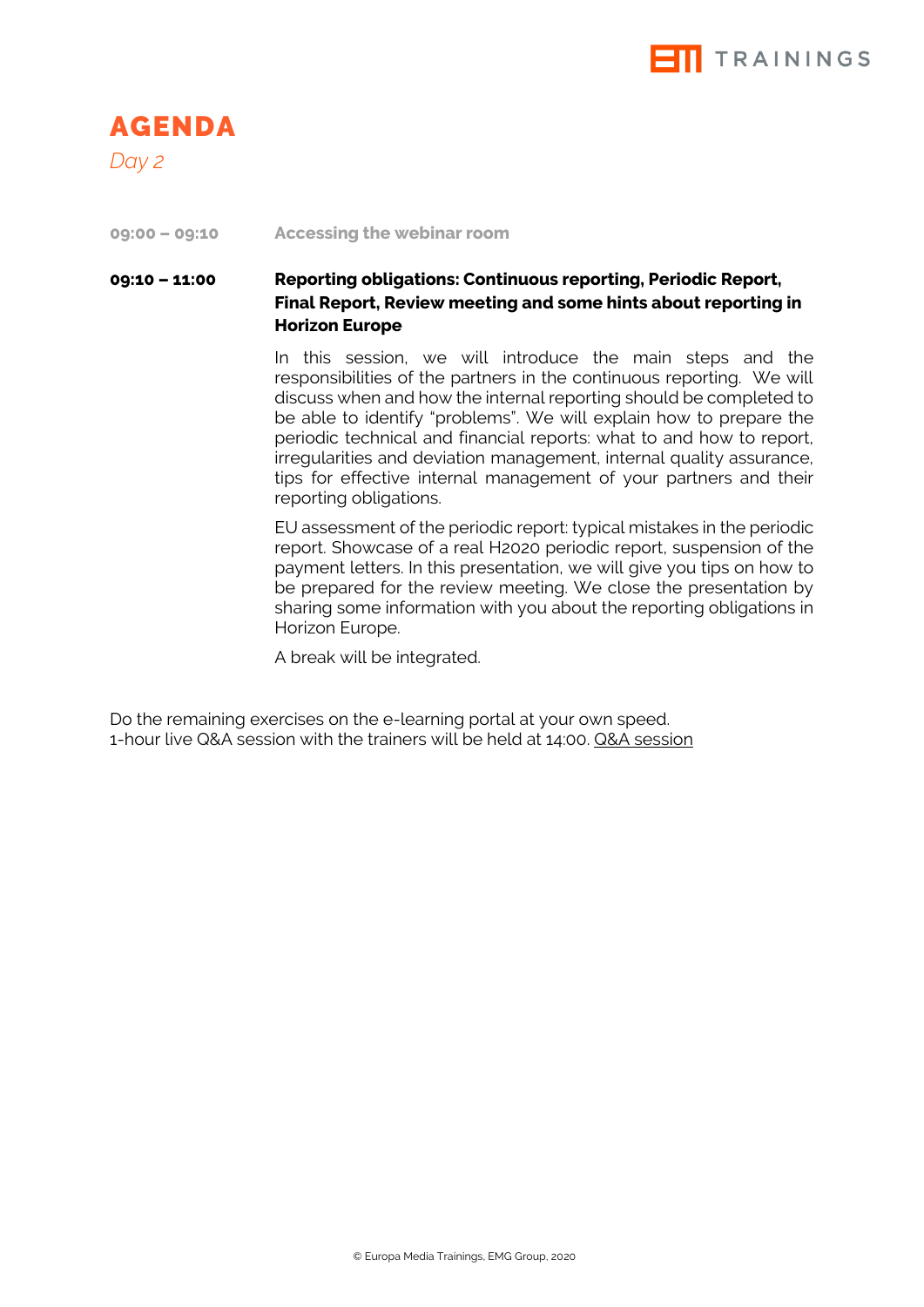

## Financial rules of H2020 & Horizon Europe

*9-10 November 2020*

#### **Mandatory module before the course**

**Are you new to financial management of R&I projects? Or are you well-experienced?** We will introduce the essentials of finances in H2020/HEU to make sure you get things right from the very beginning. This homework is highly recommended for all participants.

#### **Topics covered:**

- How to harmonise national accounting protocols with the H2020/HEU Grant Agreement articles
- Budgeting and planning: Why is it the most crucial part?
- What is a cost reimbursement? What is lump sum financing?
- Actual costs and unit costs? Which one should I choose?
- What makes any cost eligible? How to make them eligible?
- Linking a cost to the project? What makes them direct costs?
- Can I report indirect costs? If not, why not?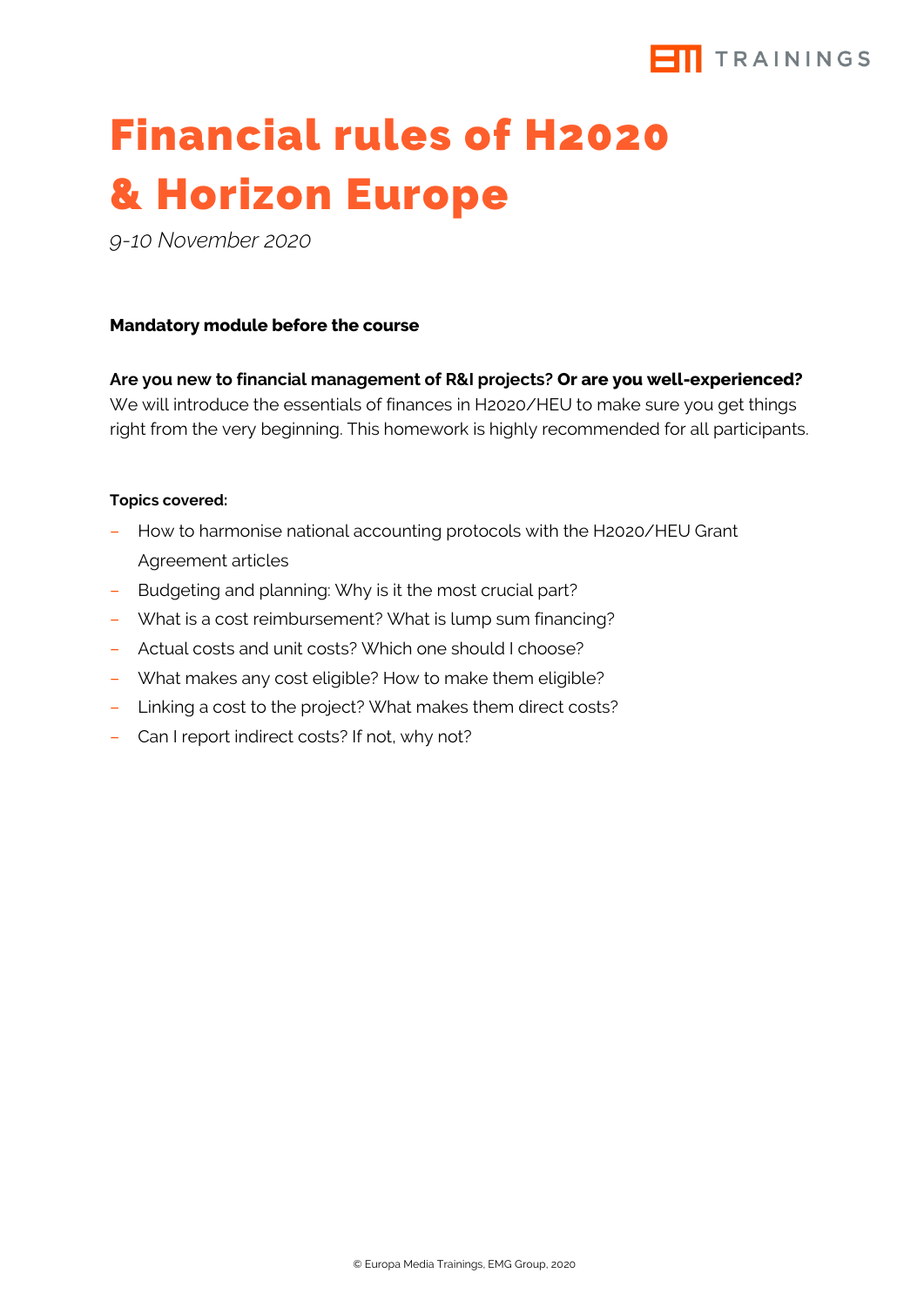

*Day 1*

| $08:45 - 09:00$ | <b>Accessing the webinar room</b>                                                                                                                                                                                                                        |
|-----------------|----------------------------------------------------------------------------------------------------------------------------------------------------------------------------------------------------------------------------------------------------------|
| $09:00 - 09:15$ | Event opening and introduction to the course                                                                                                                                                                                                             |
| $09:15 - 10:00$ | Hitchhiker's Guide to the Financial Rules of Horizon 2020<br><b>Personnel Costs - Part I</b>                                                                                                                                                             |
|                 | Personnel costs calculations - showing the possible ways:<br>$\bullet$<br>Employees and other employment contracts<br>$\bullet$<br>Financial-year based vs monthly-based calculation<br>$\bullet$<br>Number of productive hours to consider<br>$\bullet$ |
|                 | (10:00 - 10:15 Break for a coffee)                                                                                                                                                                                                                       |
| $10:15 - 11:00$ | <b>Hitchhiker's Guide to the Financial Rules of Horizon 2020</b><br><b>Personnel Costs - Part II:</b>                                                                                                                                                    |
|                 | Additional remuneration<br>$\bullet$<br>Bonuses, fringe-benefits, and other complements<br>٠<br>Unit-based personnel costs calculation<br>$\bullet$<br>In-house consultants and seconded employees<br>$\bullet$<br>SME-owner rates<br>$\bullet$          |
|                 | (11:00 - 11:15 Break for one more coffee)                                                                                                                                                                                                                |
| $11:15 - 12:00$ | <b>Hitchhiker's Guide to the Financial Rules of Horizon 2020</b><br>Subcontracting/Third parties/Other costs                                                                                                                                             |
|                 | Subcontracting and other third parties<br>$\bullet$<br>Travel costs, Consumables vs. Overheads<br>$\bullet$<br>Equipment and assets<br>٠<br>Internally invoiced items<br>$\bullet$<br>Indirect costs calculation<br>$\bullet$                            |
|                 | (12:00 - 12:15 One last coffee to survive)                                                                                                                                                                                                               |
| $12:15 - 13:00$ | Hitchhiker's Guide to the Financial Rules of Horizon 2020 -<br><b>Remaining issues </b>                                                                                                                                                                  |
|                 | <b>Funding Rates</b><br>$\bullet$<br>Receipt calculations<br><b>Guarantee Fund</b><br>$\bullet$<br>Certificates on Financial Statements, Certificate on Methodology, etc.<br>Payments and Exchange rates<br>$\bullet$                                    |
|                 | (13:00:14:00 - Finallylunch break)                                                                                                                                                                                                                       |
|                 | Workshop from 14:00 on, during the afternoon                                                                                                                                                                                                             |

Participate in our virtual exercise on cost reporting to Horizon 2020/Horizon Europe projects, and experience the importance of the grey zones!

**Introduction -** Participants will prepare a financial statement for a virtual Horizon 2020 project, based on "dummy" invoices, salary slips, receipts and bills, time records and certificates, which are generated individually for each participant. The full package will be downloadable or sent to the participants and shall be solved individually as homework.

**Online assistance will be provided between 14:00 – 16:00**